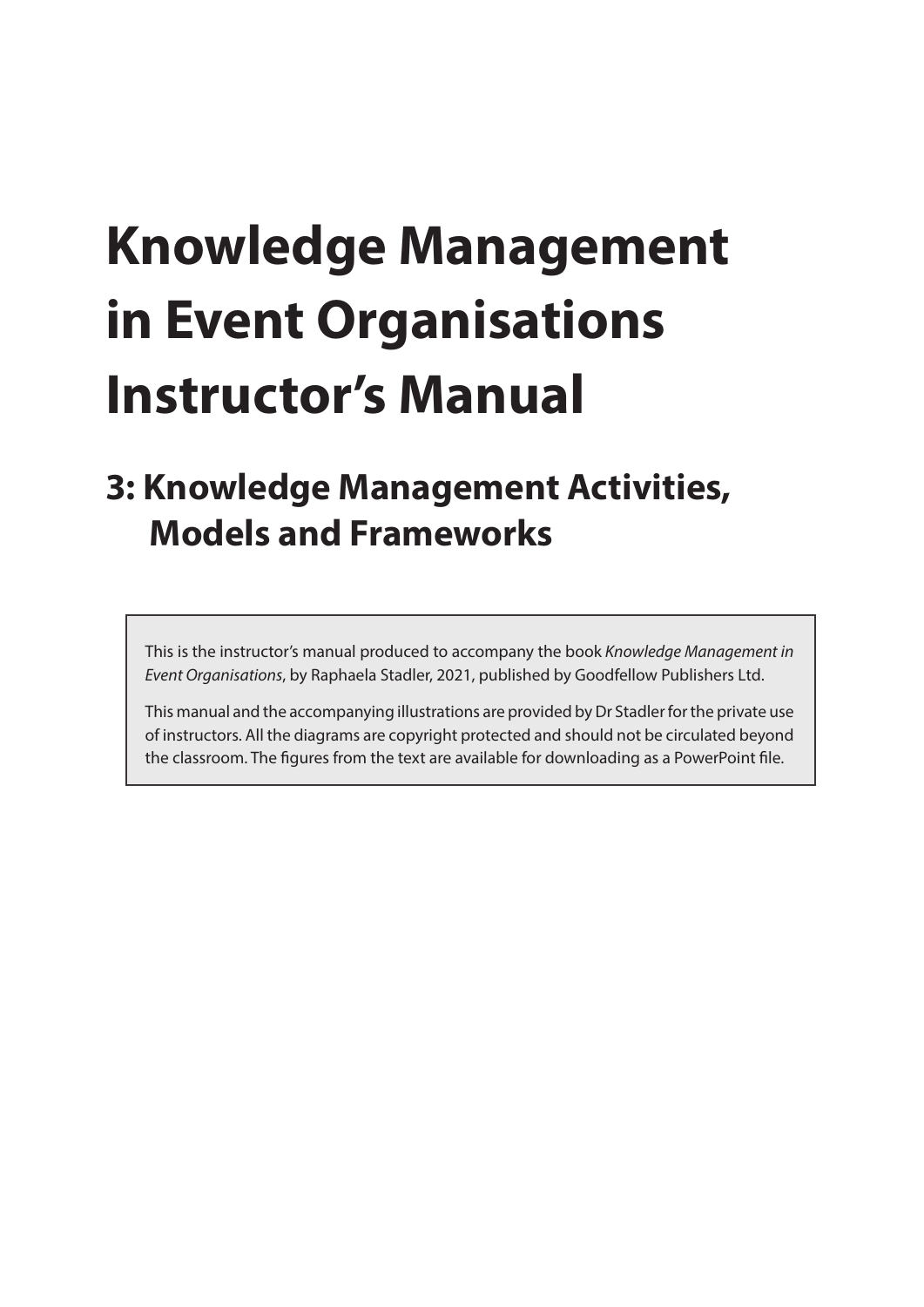### **Chapter 3: Knowledge Management Activities, Models and Frameworks**

#### **Lecture 3**

#### **Learning objectives**

- $\square$  Define and discuss key knowledge management activities
- $\Box$  Understand the role as well as the limitations of ICT for each of the knowledge management dimensions
- $\Box$  Understand the particular importance of knowledge sharing in event organisations

#### **Knowledge management activities**

The key question for Lecture 3 is "what can we 'do' with knowledge?" A brainstorming session with students would be good to start with, where knowledge management activities such as the ones in Table 3.1 below can be identified. The six most commonly defined knowledge management activities are: create, identify, acquire, use, share and store knowledge, although there are many synonyms used in the wider literature and students will probably come up with some of the other terms mentioned in Table 3.1 as well.

| <b>KM</b> activity | <b>Synonyms and similar activities</b>                                                                                           |  |  |  |
|--------------------|----------------------------------------------------------------------------------------------------------------------------------|--|--|--|
| Create             | Generate, develop, innovate, build/sustain, produce, evolve                                                                      |  |  |  |
| Identify           | Organise and classify, structure, analyse, determine, review, locate, investigate, discover, survey<br>and categorise, map, find |  |  |  |
| Acquire            | Collect, import, provide, get, source, gather                                                                                    |  |  |  |
| Use                | Apply, leverage, re-use, enable, exploit, capitalise, deploy                                                                     |  |  |  |
| Share              | Transfer, distribute, communicate, collaborate, diffuse, disseminate, allocate, network,<br>cooperate                            |  |  |  |
| Store              | Retain, capture, codify, package, secure, archive, document, maintain, preserve, protect,<br>accumulate                          |  |  |  |

**Table 3.1:** Knowledge management activities

Alternatively, they could be asked to create a word cloud such as the one below (Author's own, 2021):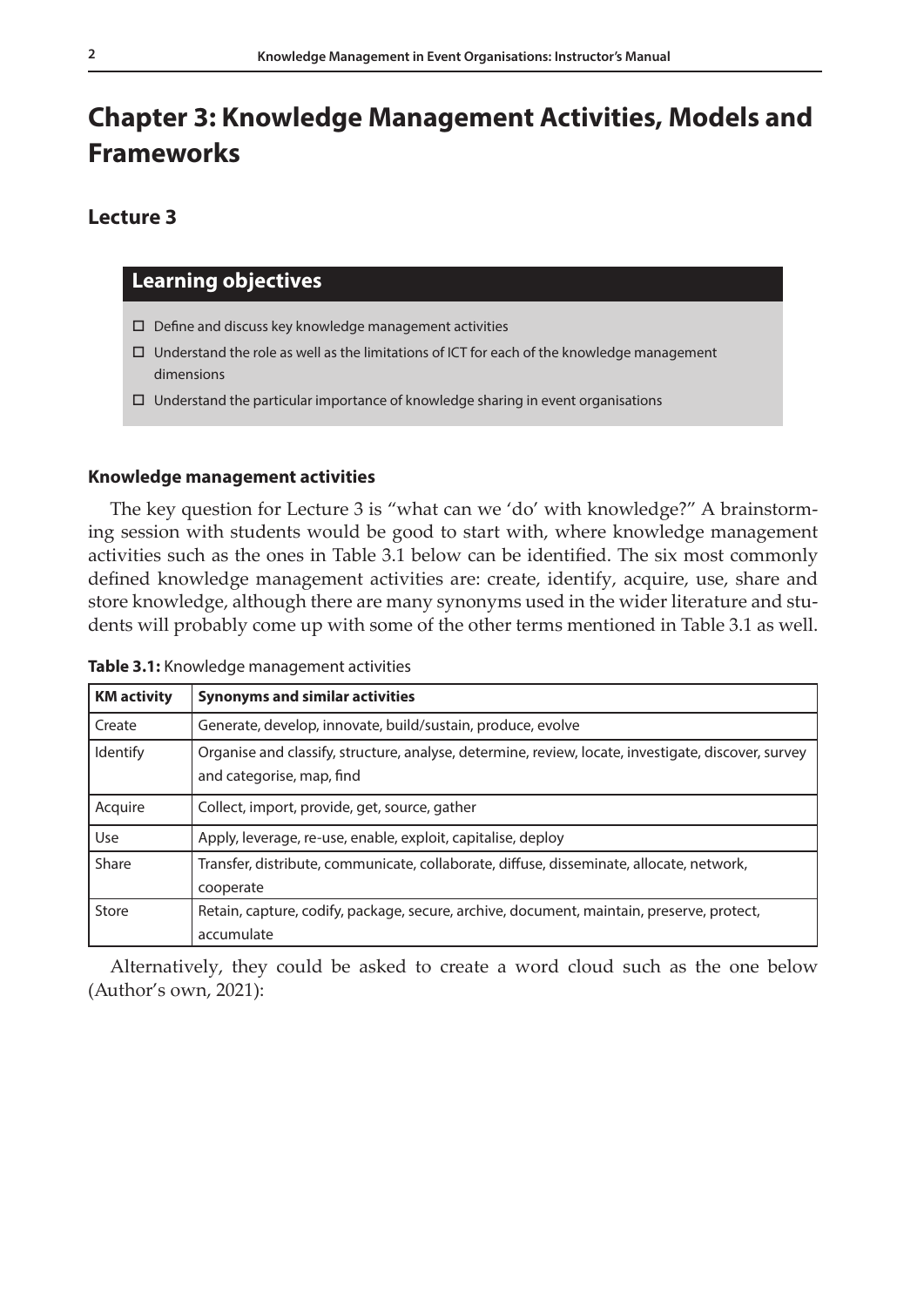

A suggested additional reading for this is:

 Heisig, P. (2009). Harmonisation of knowledge management – comparing 160 KM frameworks around the globe. *Journal of Knowledge Management, 13*(4), 4-31

The 6 key knowledge activities can then be defined and discussed further:

- *Knowledge creation* The production and development of new ideas, the generation of new knowledge for specific tasks, in order for the organisation to evolve and innovate.
- *Knowledge identification* The process of proactively identifying internal organisational knowledge; the knowledge management process whereby organisations take steps to identify the relevant and needed knowledge that exists within their boundaries (e.g. Knowledge Audit or Knowledge Sourcing) through locating, finding and discovering knowledge; mapping, organising and classifying knowledge; as well as structuring, analysing and reviewing existing knowledge within the organisation.
- *Knowledge acquisition* The process of sourcing knowledge that is relevant to a certain problem faced, as well as collecting and gathering knowledge and importing it into other business processes; can be formal or informal, e.g. learning-by-doing.
- *Knowledge use* The process of applying knowledge, exploiting and capitalising on the knowledge created and identified, as well as re-using knowledge in different situations and at different times.
- *Knowledge sharing* The process of communicating knowledge with others inside and outside the organisation; transferring, disseminating, diffusing and distributing knowledge to those who need it; as well as networking, collaborating and cooperating with others.
- *Knowledge storage* The process of archiving and preserving knowledge; codifying knowledge in order to make it explicit; as well as packaging, securing and protecting knowledge to create an organisational memory and to avoid knowledge leakage.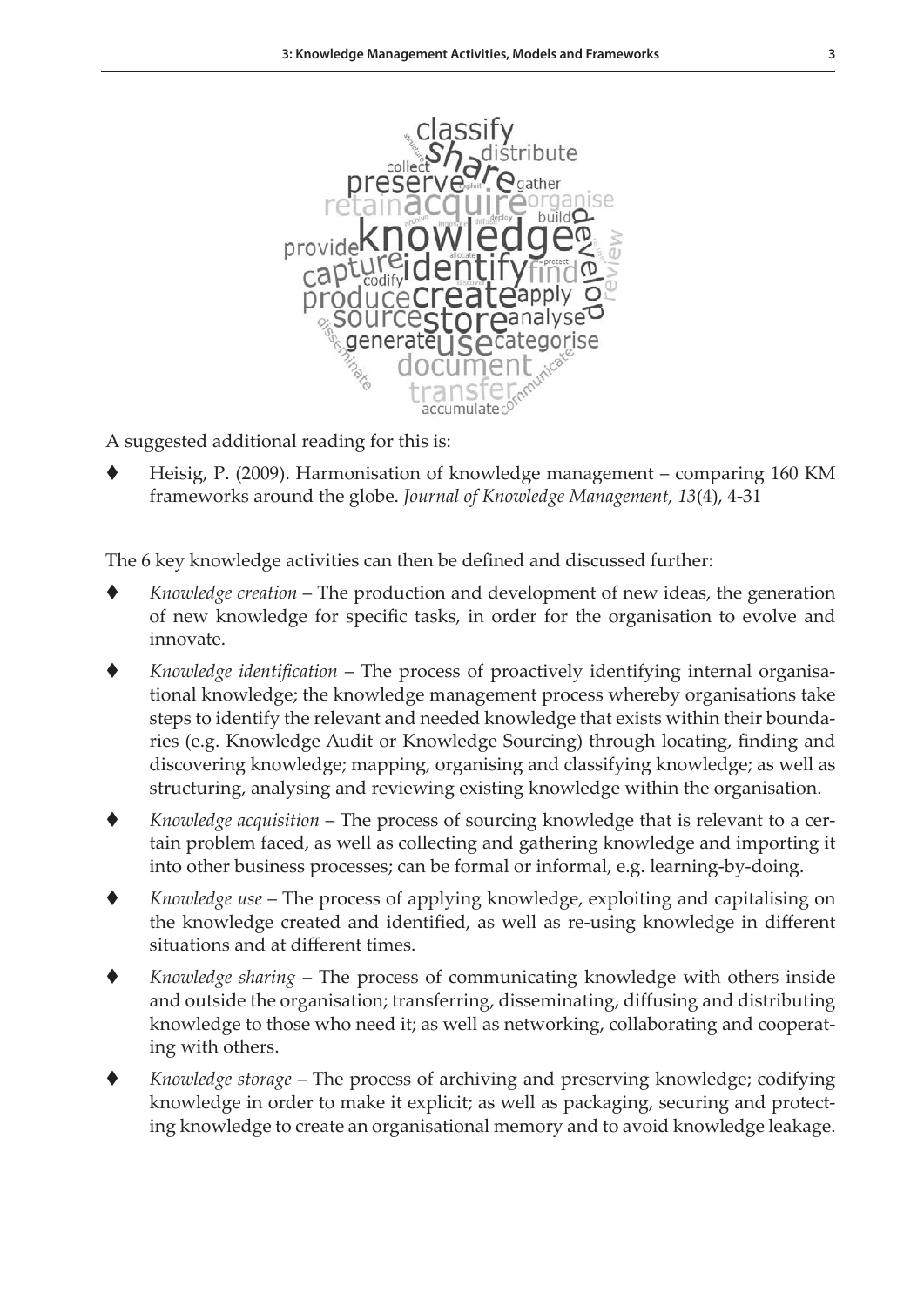#### **The role of ICT**

It is important to also highlight the role of ICT in each of these knowledge management activities, for example: online or company-internal forums where ideas, problems, and interpretations can be shared; Lotus Notus discussion databases or corporate directories; electronic billboards and discussion groups; the production of electronic manuals and how-to guides for induction sessions; or intranets where organisational knowledge can be stored, categorised, structured, and reviewed. Students should be reminded though that most of these are costly and time-consuming and hence difficult to implement in smalland medium-sized event organisations. Furthermore, they are limited to the sharing and storage of explicit knowledge, whereas the creation, acquisition, use and transfer of tacit knowledge will always require human interaction and cannot be achieved through ICT systems alone.

#### **Knowledge sharing in event organisations**

The human element of knowledge management has been acknowledged in the events literature in recent years and knowledge sharing (knowledge transfer) has therefore by far received the most attention in an events context. Some key additional readings for this are:

- Clayton, D. (2016). Volunteers' knowledge activities at UK music festivals: a hermeneutic-phenomenological exploration of individuals' experiences. *Journal of Knowledge Management, 20*(1), 162-180.
- Muskat, B., & Deery, M. (2017). Knowledge Transfer and Organizational Memory: An Events Perspective. *Event Management, 21*(4), 431-447.
- Ragsdell, G., & Jepson, A. S. (2014). Knowledge sharing: insights from Campaign for Real Ale (CAMRA) festival volunteers. *International Journal of Event and Festival Management, 5*(3), 279 - 296.
- Stadler, R., Fullagar, S., & Reid, S. (2014). The professionalization of festival organizations: A relational approach to knowledge management. *Event Management, 18*(1), 39-52.

Students can be asked to do their own research on different knowledge sharing activities and approaches in event organisations as suggested in these articles and/or based on their own practical experience of working at or volunteering for an event. It will become clear that event staff members and volunteers will only share their knowledge if there is a positive and open culture, if they are motivated to share, if they trust each other and if they are happy to collaborate. Most tasks in planning and organising an event require a team effort and hence effective knowledge sharing is a key activity and is important for the overall success of the event. It is also crucial in building an organisational memory; if knowledge has been shared many, many times, there is a good chance it will stay with the organisation, even if individual members leave once the event is over.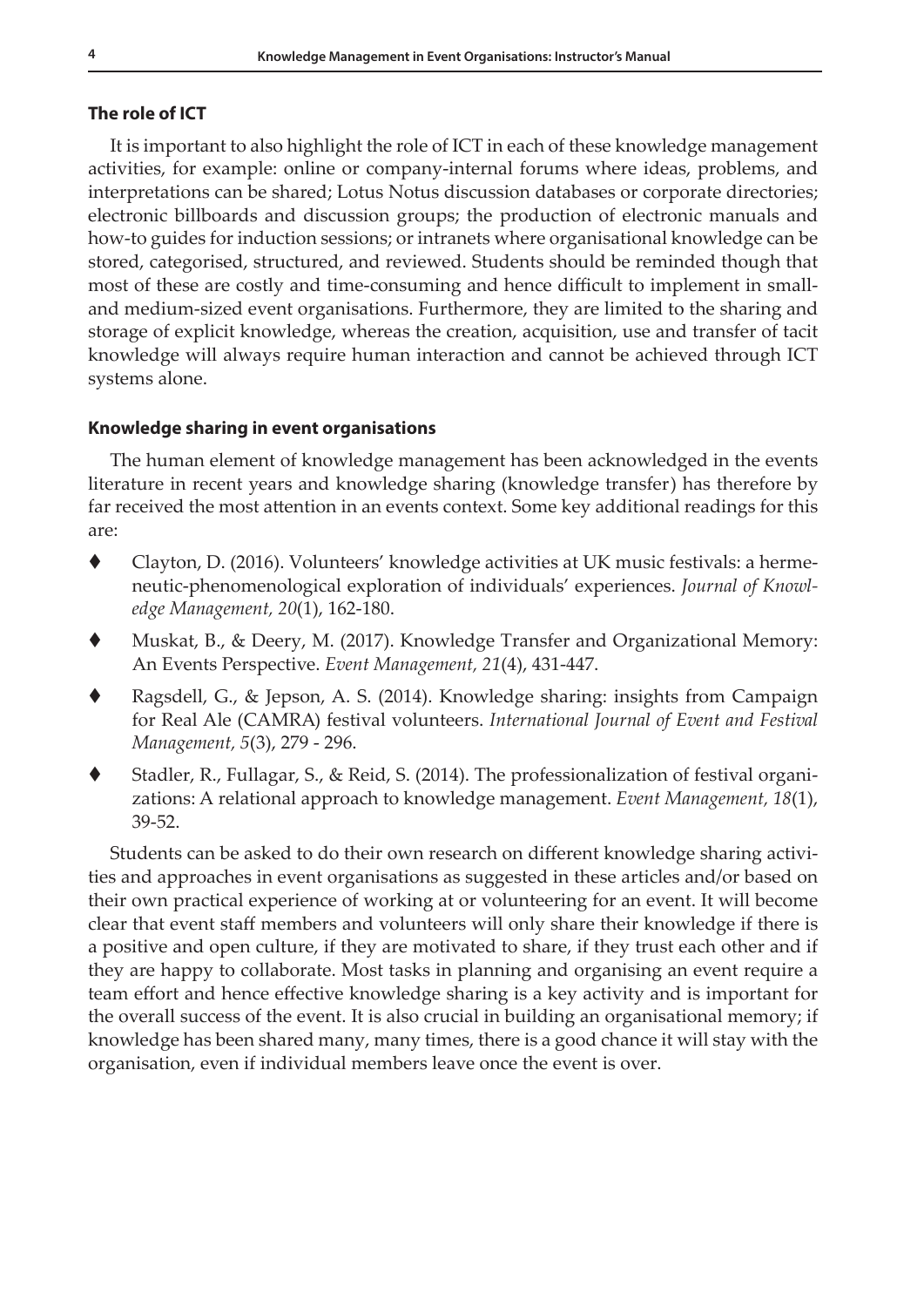#### **Sample short-answer questions:**

- In your own words, outline the six main knowledge activities and provide an eventrelated example for each.
- Define 'knowledge sharing/transfer' and highlight challenges for transferring different types of knowledge between event stakeholders.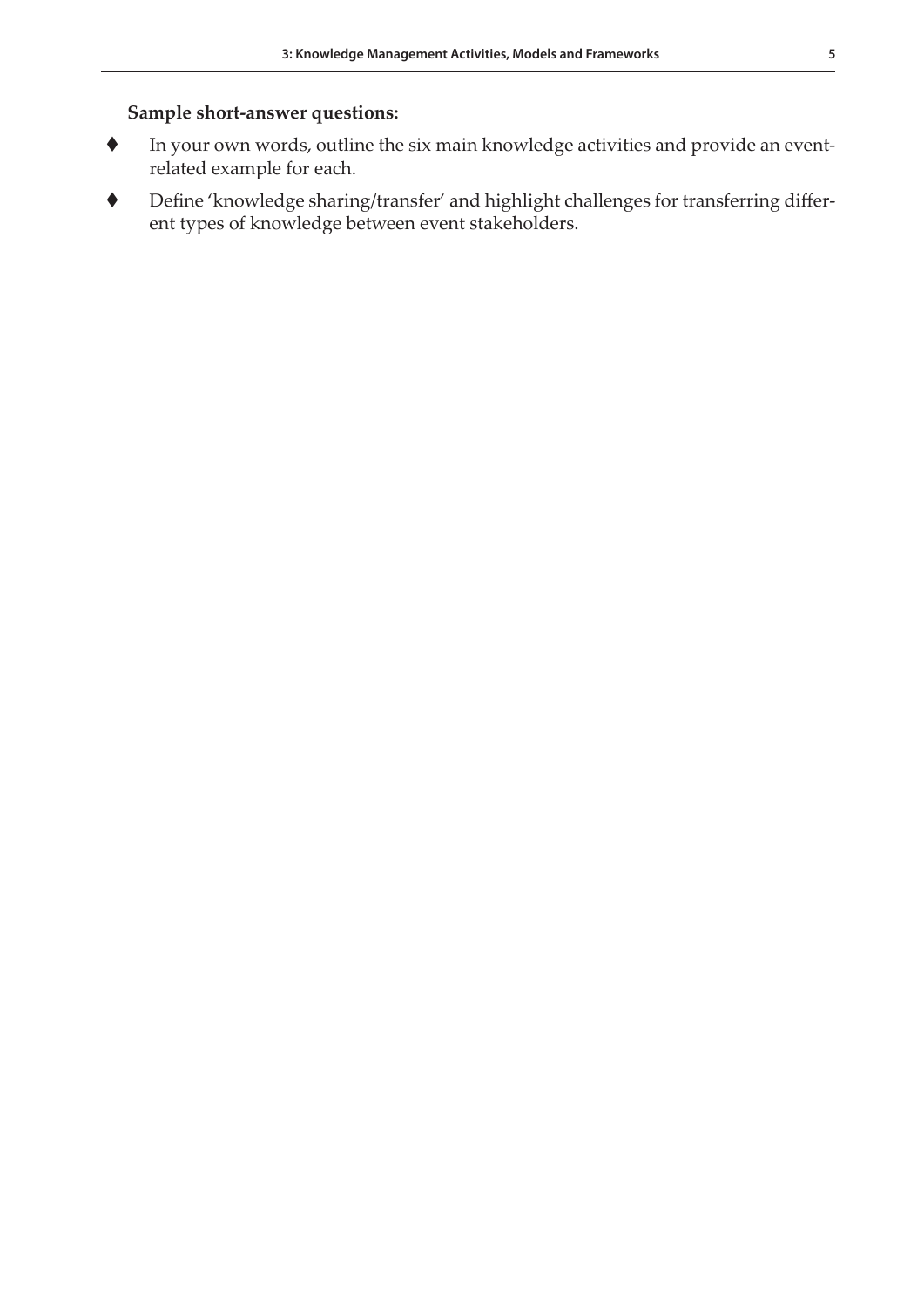#### **Lecture 4**

#### **Learning objectives**

- Explore different knowledge management models
- $\Box$  Apply knowledge management frameworks to event organisations

#### **Introduction**

Nonaka & Takeuchi's (1995) model of knowledge creation is used as an example for Lecture 4, but a similar lecture could easily be developed around Wiig's (1995) or McElroy's (2003) knowledge management frameworks. All three frameworks are covered indepth in Chapter 3 and are applied to event examples; which one to discuss further with students partly depends on individual preferences but also on students' previous knowledge and understanding. In the case of Nonaka & Takeuchi's (1995) model of knowledge creation, it is worth doing a quick recap on the different types of knowledge (explicit – tacit) and the different levels of where it resides (individual – group – organisation) covered in Chapter 1 before going into the framework itself, as it is very much based on these. The model is available in the original book and students should be encouraged to read pages 62-72 before coming to the lecture:

 Nonaka, I., & Takeuchi, H. (1995). *The Knowledge Creating Company – How Japanese Companies Create the Dynamics of Innovation*. New York: Oxford University Press.

#### **Nonaka and Takeuchi's model of knowledge creation**

This model is based on the assumption that knowledge creation is the key activity any company or organisation should aim for in order to create competitive advantage and to be innovative over time. Knowledge creation as defined by Nonaka and Takeuchi (1995: 3) is thereby, "the capability of a company as a whole to create new knowledge, disseminate it throughout the organization, and embody it in products, services and systems." But the model also includes other knowledge management activities, such as sharing knowledge with others in the organisation, and documenting/storing knowledge for future use. The 4 knowledge conversion processes are:

- **1.** *Socialisation*: connecting tacit knowledge with tacit knowledge, which includes the sharing of experiences and creating shared mental models and technical skills. For example through the use of language, through observation, imitation, practice, and hence experience.
- **2.** *Externalisation:* making tacit knowledge explicit, or in other words, tacit knowledge taking the shape of metaphors, analogies, concepts, or models. Can be achieved through dialogue and collective reflection.
- **3.** *Combination*: combining explicit with explicit knowledge, through for example, documents, meetings, telephone conversations, and e-mails.
- **4.** *Internalisation*: transforming explicit knowledge into tacit knowledge, where documents, manuals, or shared stories are used to help individuals create new tacit knowledge in the form of, for example, shared mental models or technical know-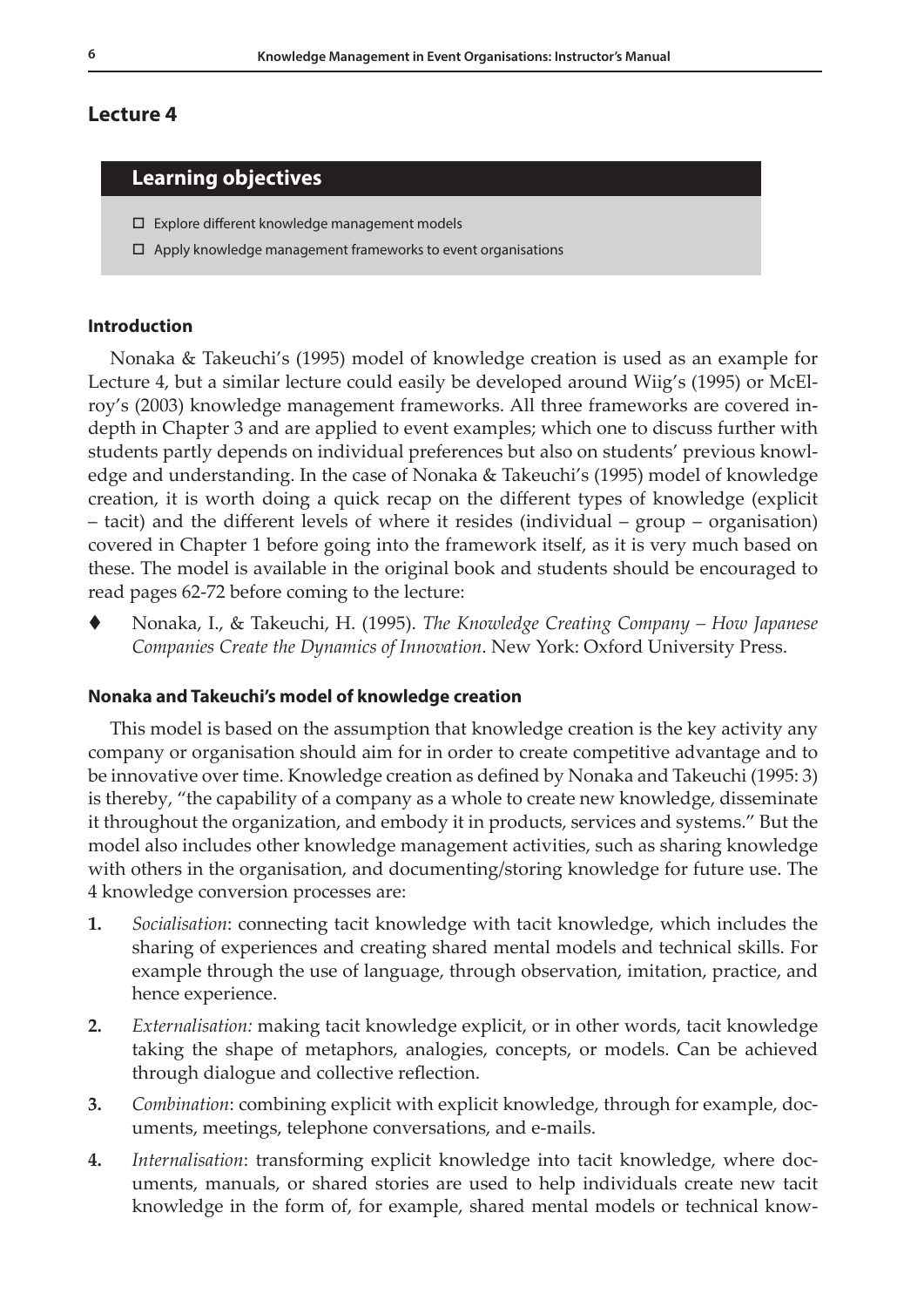how. Explicit organisational knowledge is regularly used and therefore absorbed into day-to-day (tacit) work practices, through processes like learning by doing.

It is important to note that these four modes of knowledge conversion do not start or end at a certain point; rather, they form a dynamic process of knowledge creation and therefore a knowledge creating spiral, which helps the organisation to continuously improve and learn. Table 3.2 summarises the different types of knowledge conversion, the level of where this conversion takes place, and provides an event-related example for each:

|                        | <b>Socialisation</b>      | <b>Externalisation</b>       | <b>Combination</b>              | <b>Internalisation</b>       |
|------------------------|---------------------------|------------------------------|---------------------------------|------------------------------|
| <b>Type of</b>         | Tacit $\rightarrow$ tacit | Tacit $\rightarrow$ explicit | Explicit $\rightarrow$ explicit | Explicit $\rightarrow$ tacit |
| <b>Knowledge</b>       |                           |                              |                                 |                              |
| <b>Conversion</b>      |                           |                              |                                 |                              |
| <b>Change in Level</b> | Individual-               | Individual – group           | $Group-$                        | Organisation -               |
| of Knowledge           | individual                |                              | organisation                    | individual                   |
| <b>Event-related</b>   | Observing an              | Creating metaphors           | Database recording              | Telling, retelling and       |
| <b>Example</b>         | experienced staff         | in the staff room or         | attendee contact                | reliving stories of past     |
|                        | member interacting        | behind the stage             | information and                 | event highlights and         |
|                        | with a new sponsor        |                              | communication                   | successes                    |

**Table 3.2:** Four modes of knowledge conversion in events

Students should be encouraged to identify their own event-related examples for each of the 4 processes. For an additional reading that applies this model to the Olympics, see:

 Blackman, D., Benson, A. M., & Dickson, T. J. (2017). Enabling Event Volunteer Legacies: A Knowledge Management Perspective. *Event Management, 21*(3), 233-250.

#### **Limitations and critique of the model**

Lastly, students should be reminded that no knowledge management model is perfect and that they should pay particular attention to how this model of knowledge conversion has been critiqued over the years. The three main points of critique are;

- **5.** There is unconvincing empirical evidence to support the theory in the original book;
- **6.** The simplicity of the distinction between explicit and tacit knowledge, where other theorists have since then argued that there is always an element of tacit knowledge to any form of explicit knowledge, and also that tacit knowledge can never be fully made explicit and the process of externalisation is therefore limited; and
- **7.** The fact that the model was developed in a Japanese context and is hence not universally applicable to other organisations and companies using different (Western) business practices, values, and cultures.